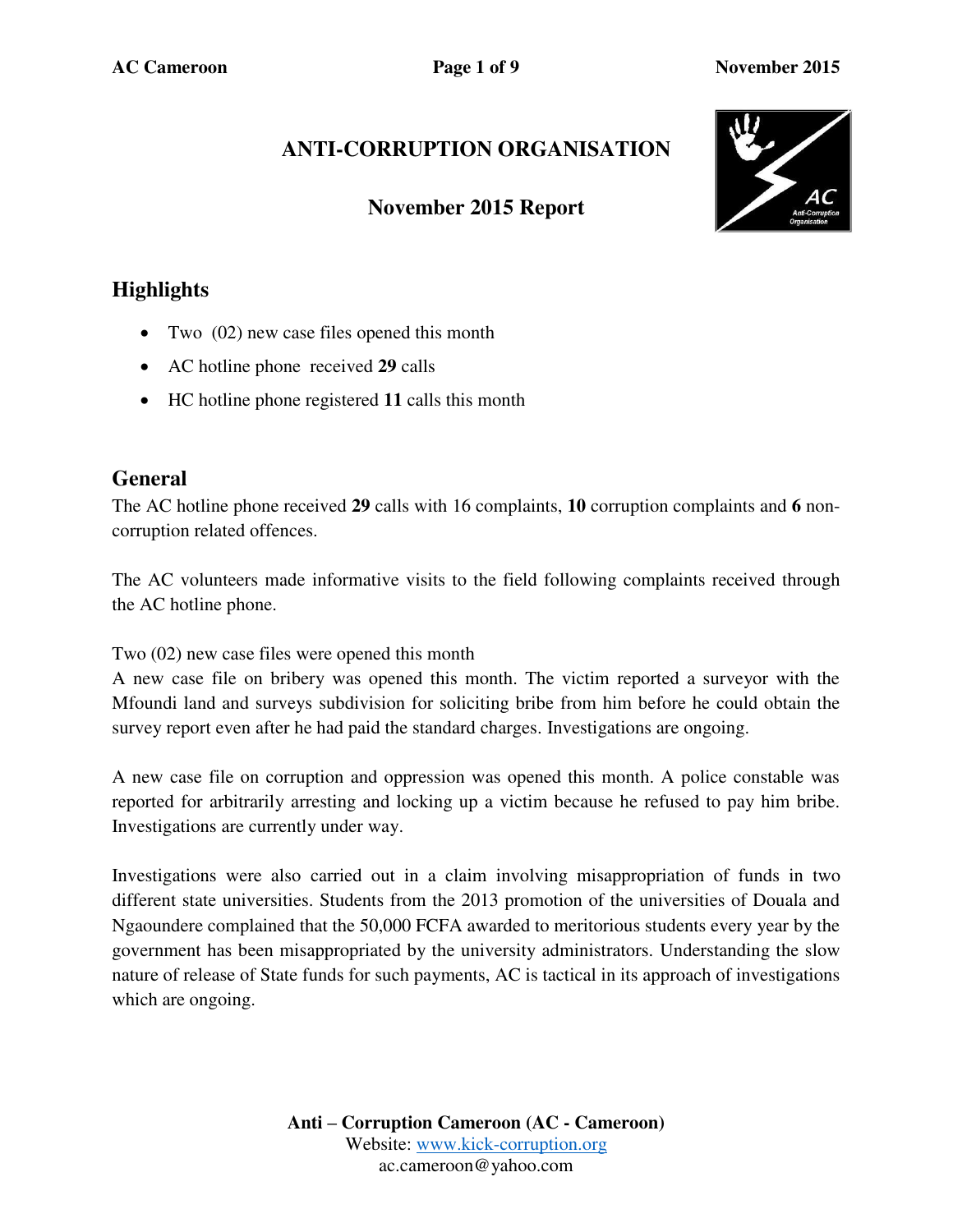# **AC Hotline Phone**

The AC hotline phone registered **29** calls this month of November 2015 with **10** corruption and corruption assimilated offences and **6** non-corruption related complaints. The calls have been analyzed and represented on charts as seen below.



76% of calls were responsive this month of November while 24% of calls were non responsive



41% of callers this month did not report any complaint while 37% of callers reported corruption complaints and 22% of callers had non-corruption related complaints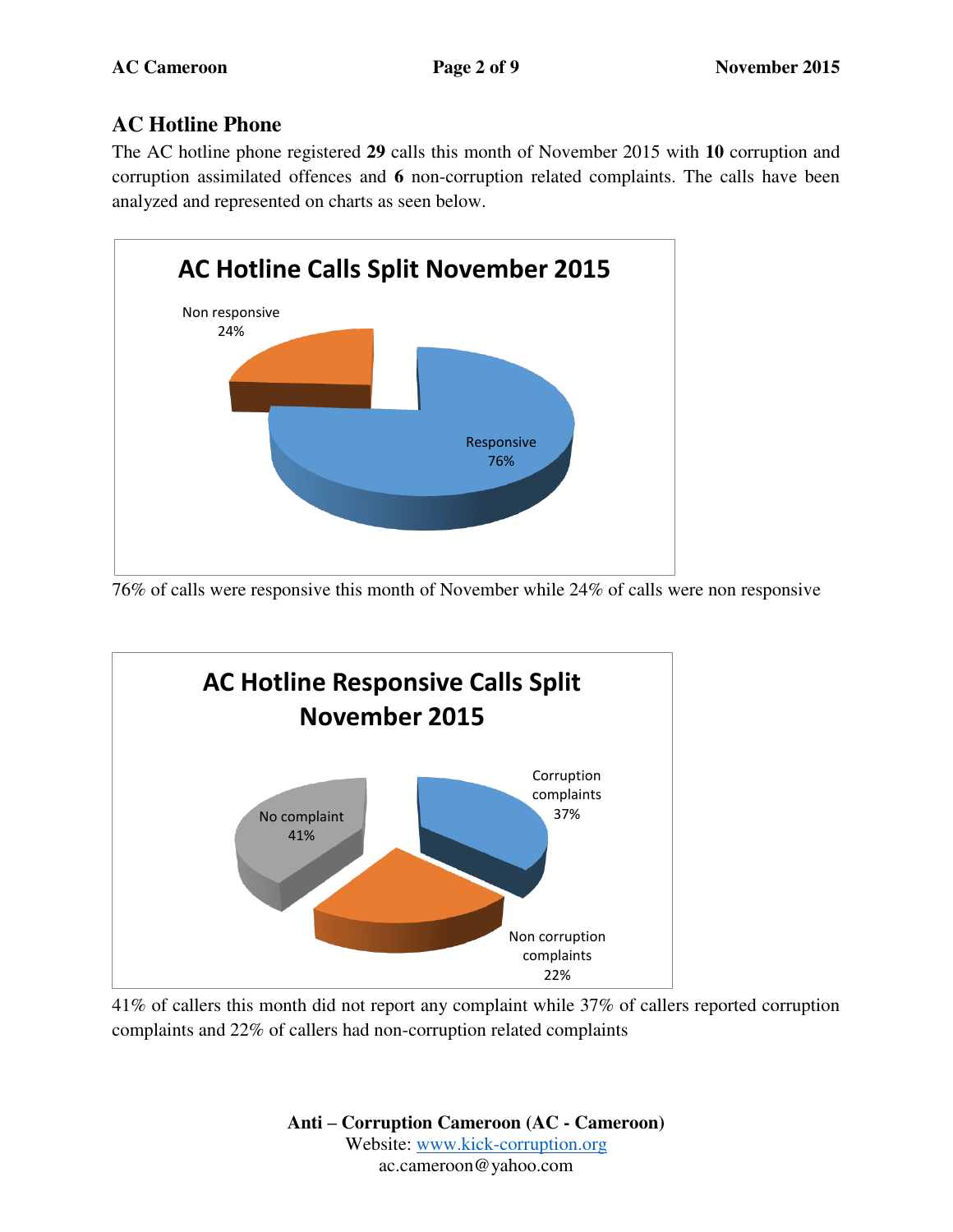

Complaints against bribery and corruption were the highest totaling 50% of the complaints, followed by complaints fraud and oppression which both had 17% each and then misappropriation of state funds which had 16%.



Callers with private problems participated more with 33% of calls, followed by callers with land problems with 25% of calls, callers reporting breach of trust and theft with both having 17% of calls and lastly callers with problems recovering debts with 8%.

> **Anti – Corruption Cameroon (AC - Cameroon)** Website: [www.kick-corruption.org](http://www.kick-corruption.org/) ac.cameroon@yahoo.com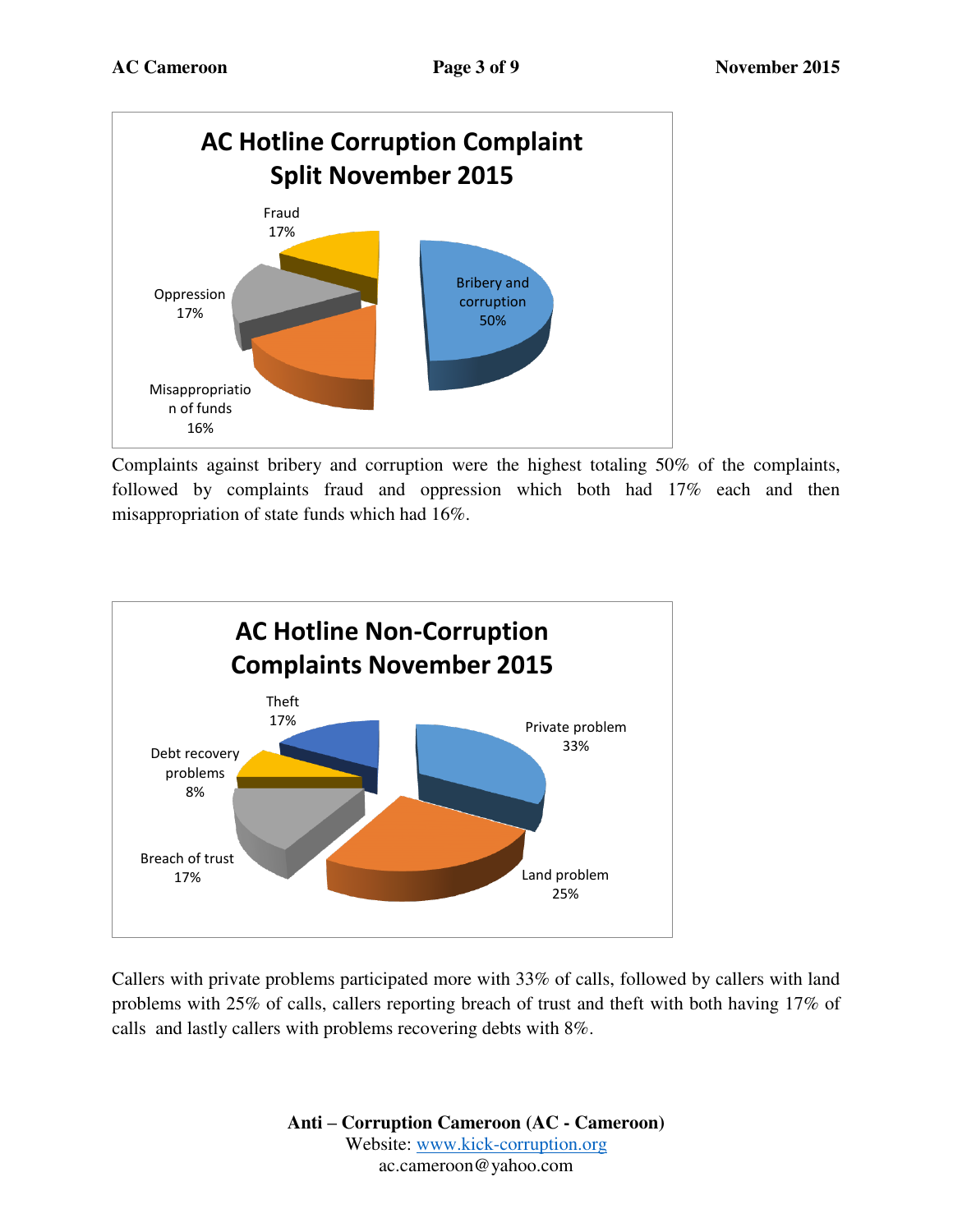# **Gender**



The male gender participated more with 86% of calls while the female gender participated with just 14% of calls

# **Age range of callers**



The adult age range had the highest number of calls representing 86% of the total calls while the youth age range had just 14% of calls.

> **Anti – Corruption Cameroon (AC - Cameroon)** Website: [www.kick-corruption.org](http://www.kick-corruption.org/) ac.cameroon@yahoo.com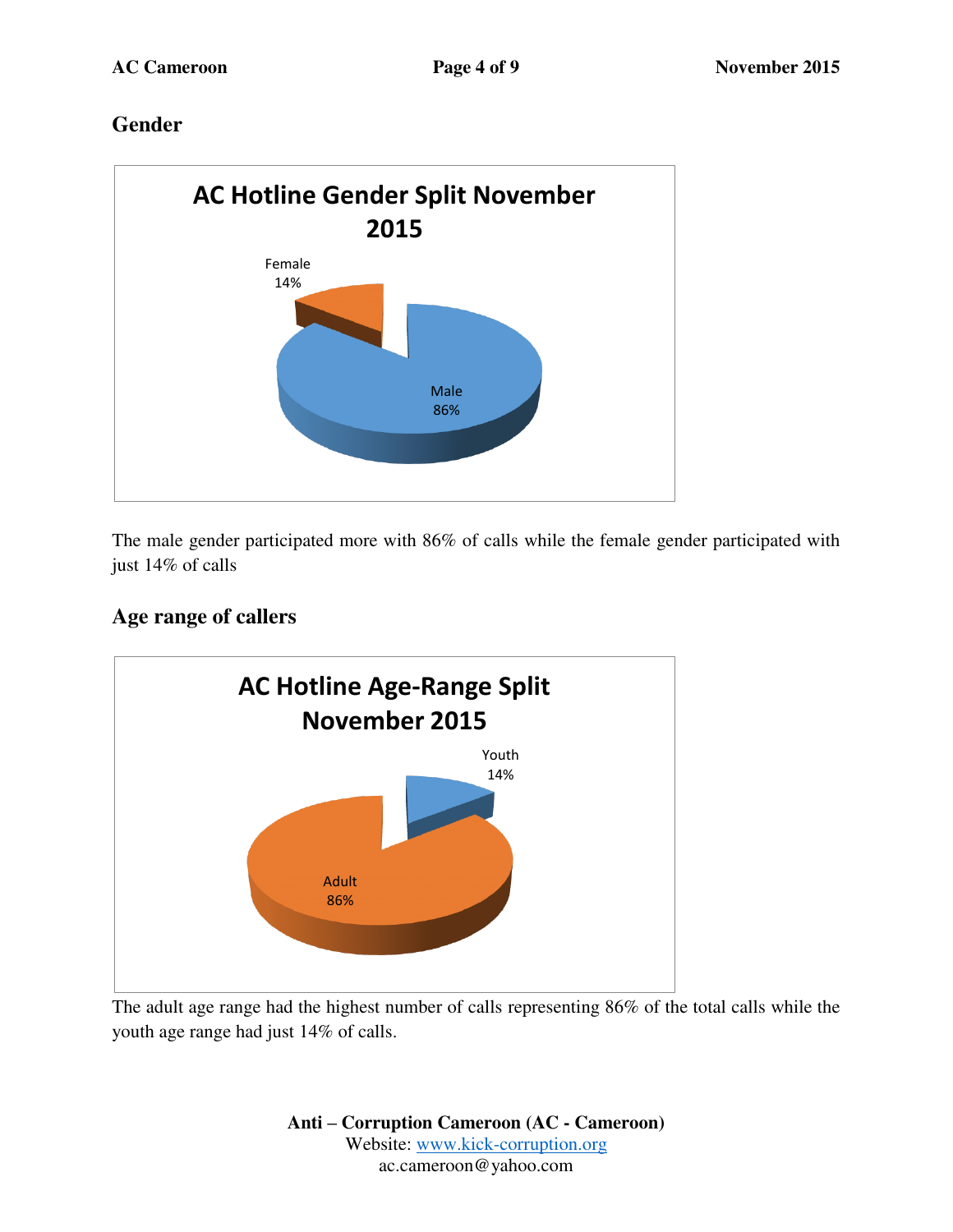### **Regional Representation**



The Centre region had the highest number of calls showing 55% of the total calls, Littoral region with 20% of calls, followed by the South West and with 10% of calls. The North, East and Far North regions all had 5% each

# **Email/postal complaints**

One non-corruption complaint was received through the email address this month on wrongful dismissal. The victim complained that he was given a technical leave by his employer and was never called to resume duty. The case has been in the Buea high court for two years with a claim of one hundred and fifteen million but with no head on.

#### **Investigations**

Investigations are ongoing on a new case on bribery opened this month. The victim reported a surveyor with the Mfoundi land and surveys subdivision for soliciting bribe from him before he could obtain the survey report even after he had paid the standard charges.

Investigations were carried out on a new case on corruption and oppression opened this month. The victim complained that he was arbitrarily arrested and locked up in a cell room because he refused to pay solicited bribe at the Batchenga gendarme squad. According to the victim, this particular gendarme squad is notorious for habitually locking up poor people with no money to pay bribes whenever arrested. Investigations are still ongoing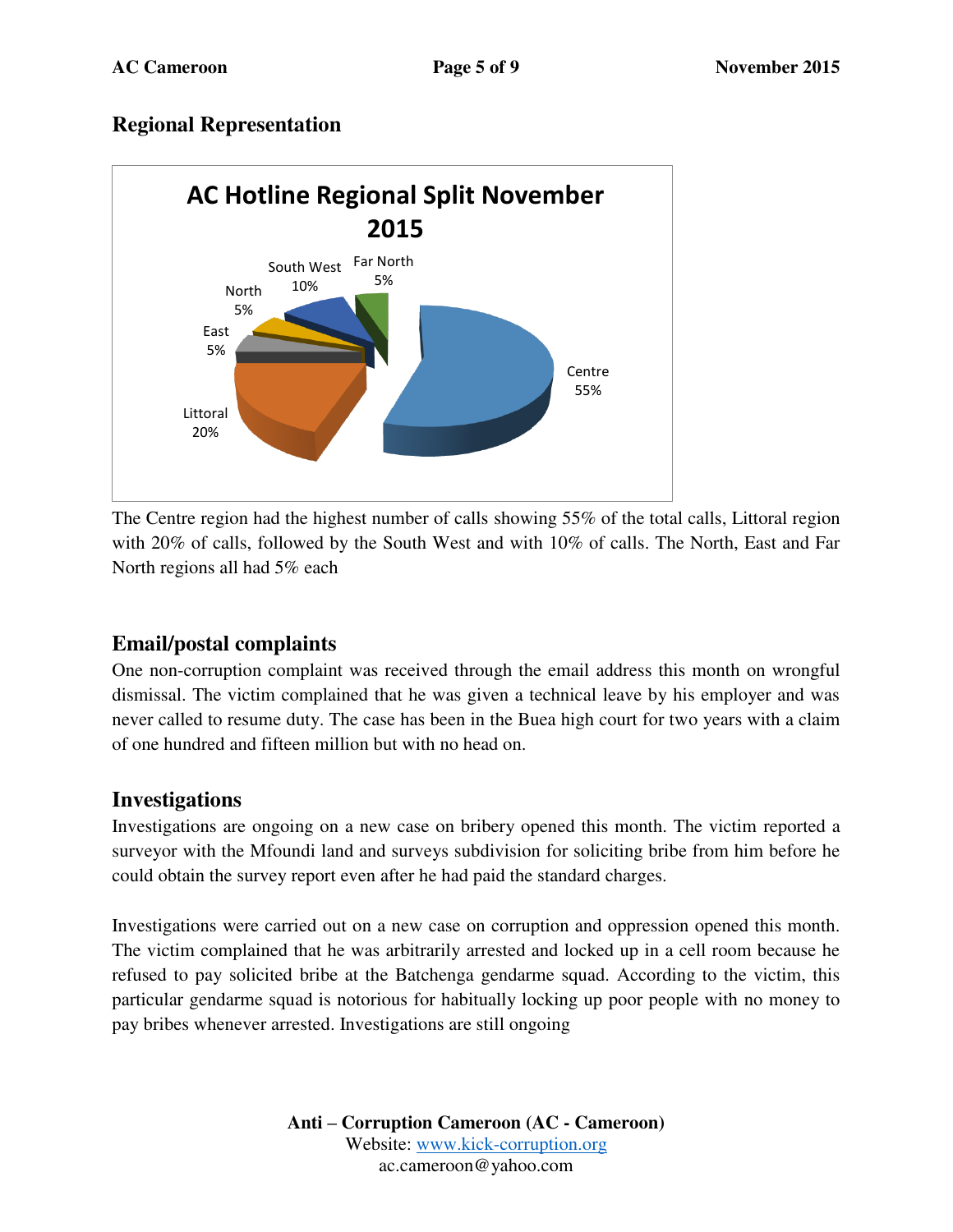Investigations were also carried out on a claim involving misappropriation of funds in two different State universities. Students from the 2013 promotion of the universities of Douala and Ngaoundere complained that the 50,000 FCFA awarded to meritorious students every year by the government has been misappropriated by the university administrators. Understanding the slow nature of release of state funds for such payments, AC is tactical in its approach of investigations which are ongoing.

### **Management**

AC is working with a volunteer from the United States who is contributing to AC's work by assisting with grant writing and helping redesign victim recruitment processes to emphasize community support networks for victims, thus increasing the likelihood that victims can see a court case through to the end.

### **Health Corruption Hotline**

The health corruption hotline received 11 calls this month with two complaints registered: one health corruption complaint on the sale of malaria treatment for children and a second non corruption complaint on the lack of hospitals in a community. The information on calls has been analyzed and represented on graphs below.



This month of November 2015, 55% of health corruption calls were responsive while 45% were not responsive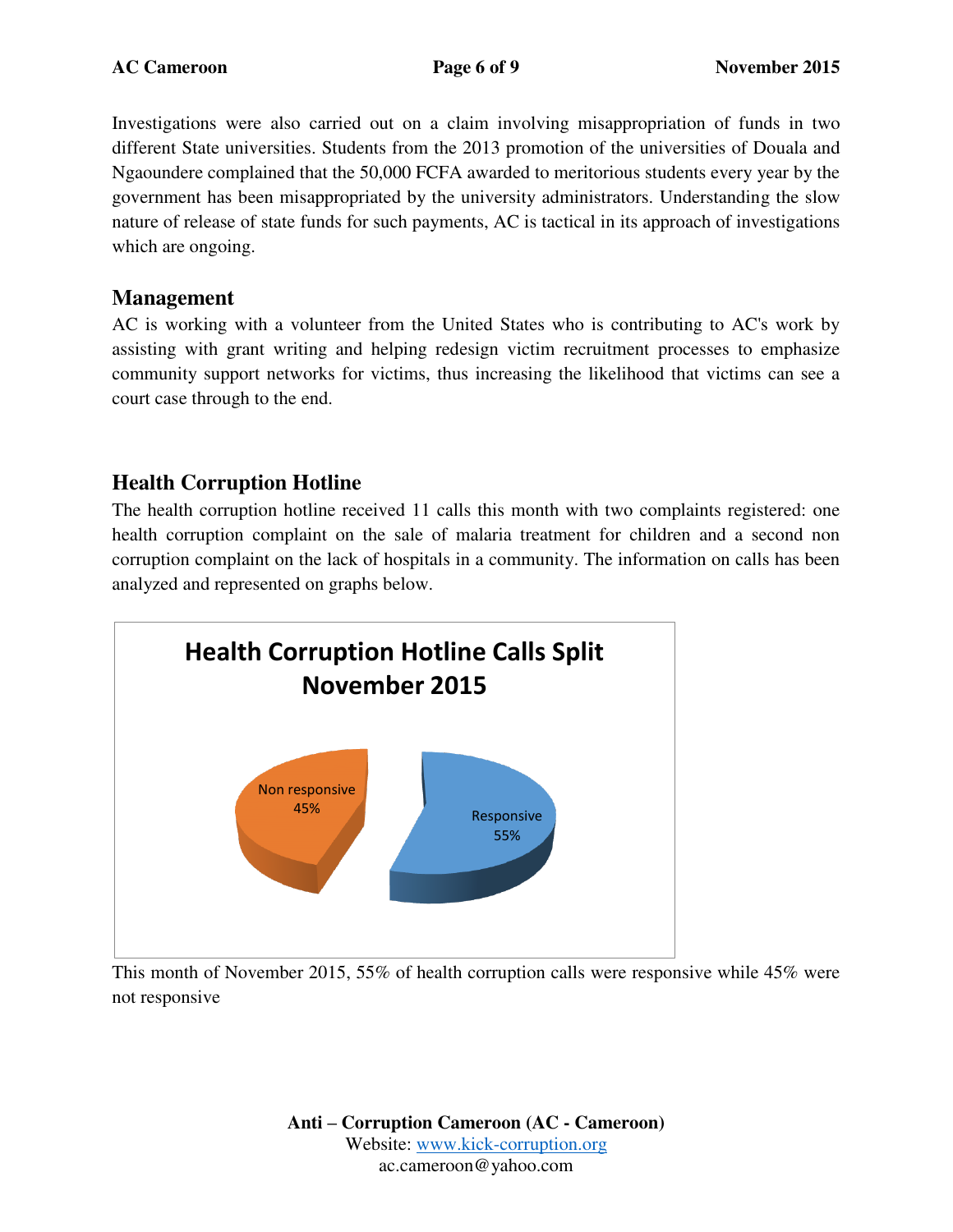

50% of Health Corruption complaints this month were non corruption related while 50% of complaints were corruption related

#### **Gender**



The male gender participated more with 57% of calls while the female gender put in 43% of calls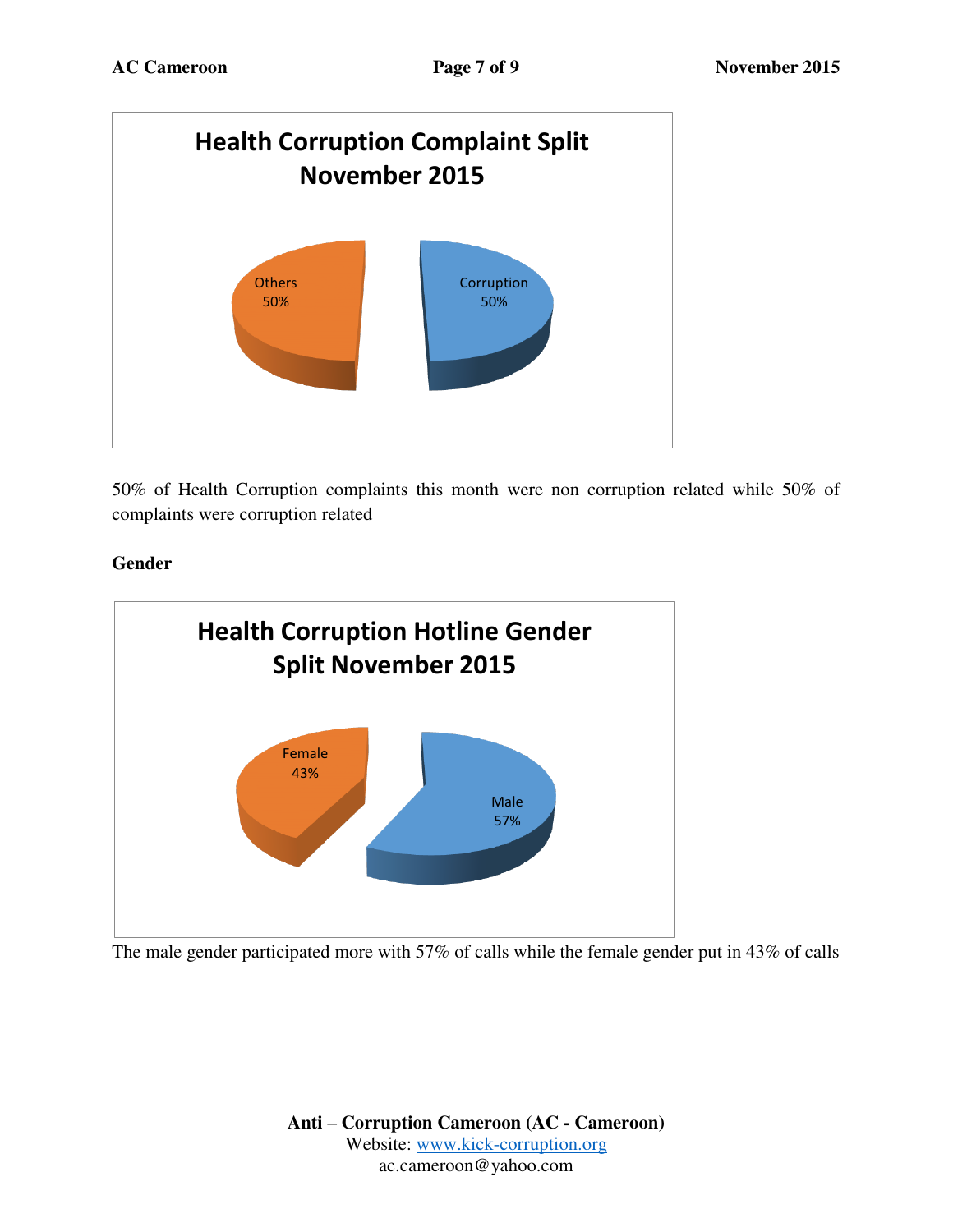# **Age range of callers**



The adult age range had the highest rating with 60% of calls while the youth age range had 40% of calls. The elderly age range did not participate this month of November.

# **Regional representation**



The Adamawa region participated the highest showing 38%, followed by the North West region with 37%, then the Centre with 13% and lastly the Littoral with 12%. Many other regions like the East, South West, West, South, North and Far North were inactive this month.